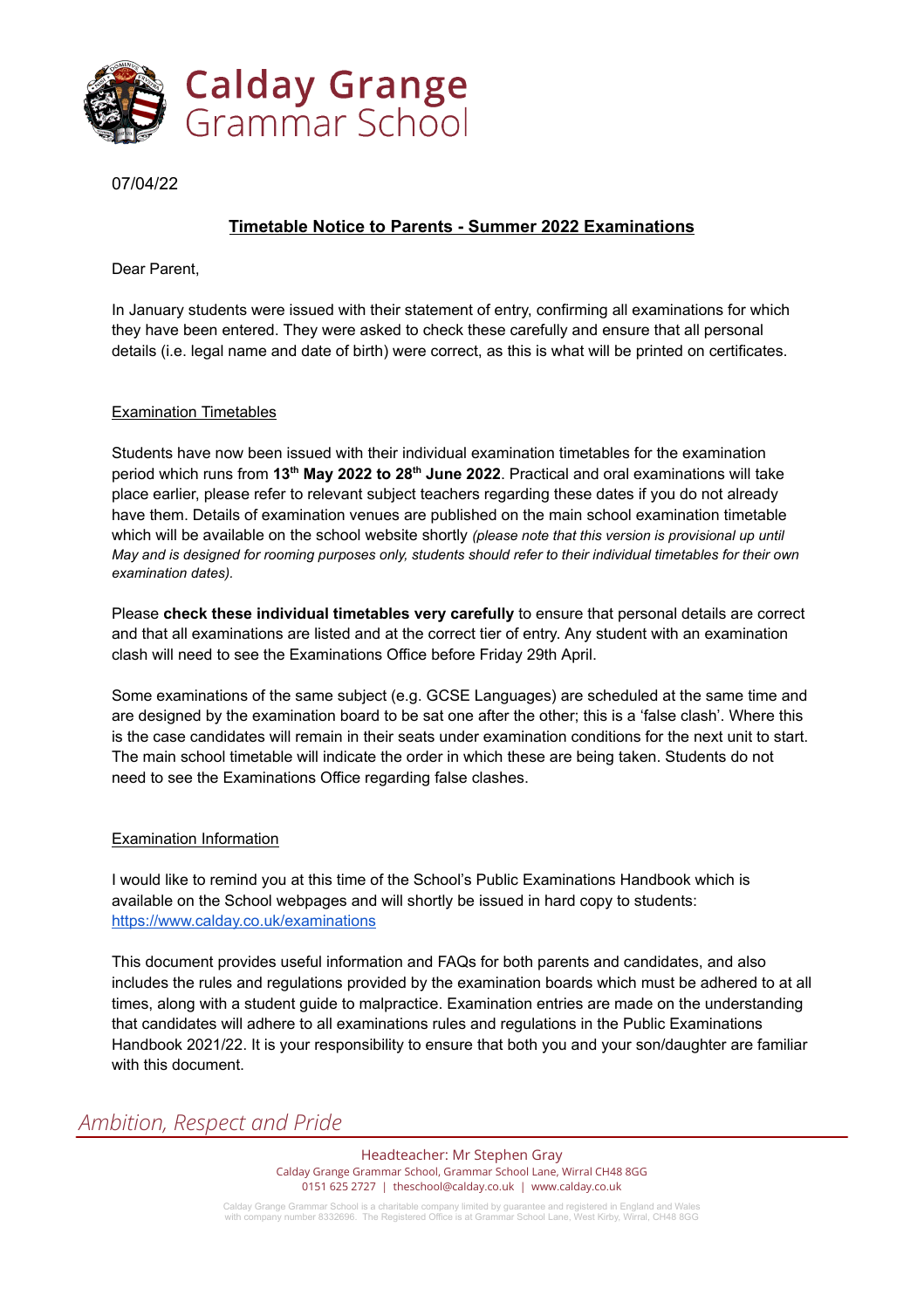

As a reminder, students should arrive to the examination room at least 20 minutes before their examination is scheduled to start, this is to allow for seating procedures to be carried out. If students have a long examination in the afternoon they may not make the school buses in time, therefore students must make alternative arrangements for transport home. Students will not be allowed to leave the examination until the full time duration has lapsed.

All students will receive an examination briefing before the examination period to remind them of the rules, regulations and expectations. Students must also bring with them to each examination, their school ID card, this must be placed face up on their desk for inspection by the invigilators.

#### Study Leave Arrangements

#### Year 11

Formal teaching in lessons will cease on Friday 13<sup>th</sup> May, with revision and examination preparation being undertaken in lessons from then until May half term. Students must continue to attend school until **Friday 27 th May at 3.35pm** but will be allowed to attend examinations as required during the school day. After the May half term, students should attend as required for examinations only. Full school uniform is required at all times.

Students must return books and borrowed resources on the day of the last exam in each subject. Students should bring these resources to the final examination of that subject and hand in prior to the start of the exam.

#### Year 13

Study leave will commence on **Friday 20 th May**, after which date students should only attend school for the purpose of completing examinations. For any examinations taking place prior to this date, please see the timetable on the next page outlining when study leave has been granted.

#### **Results**

Results for GCEs will be released on 18<sup>th</sup> August 2022 and for GCSEs on 25<sup>rd</sup> August 2022. The examinations section of the school webpages will be updated closer to the time with more information about results and how results enquiries can be made.

If you have any queries or questions about the examinations or results, please refer firstly to the Public Examinations Handbook for guidance. If this does not answer your question, or if you have any specific queries, please contact the Examinations Office immediately using the email address below.

Yours Sincerely,

The Examinations Office Email: examsinbox@calday.co.uk